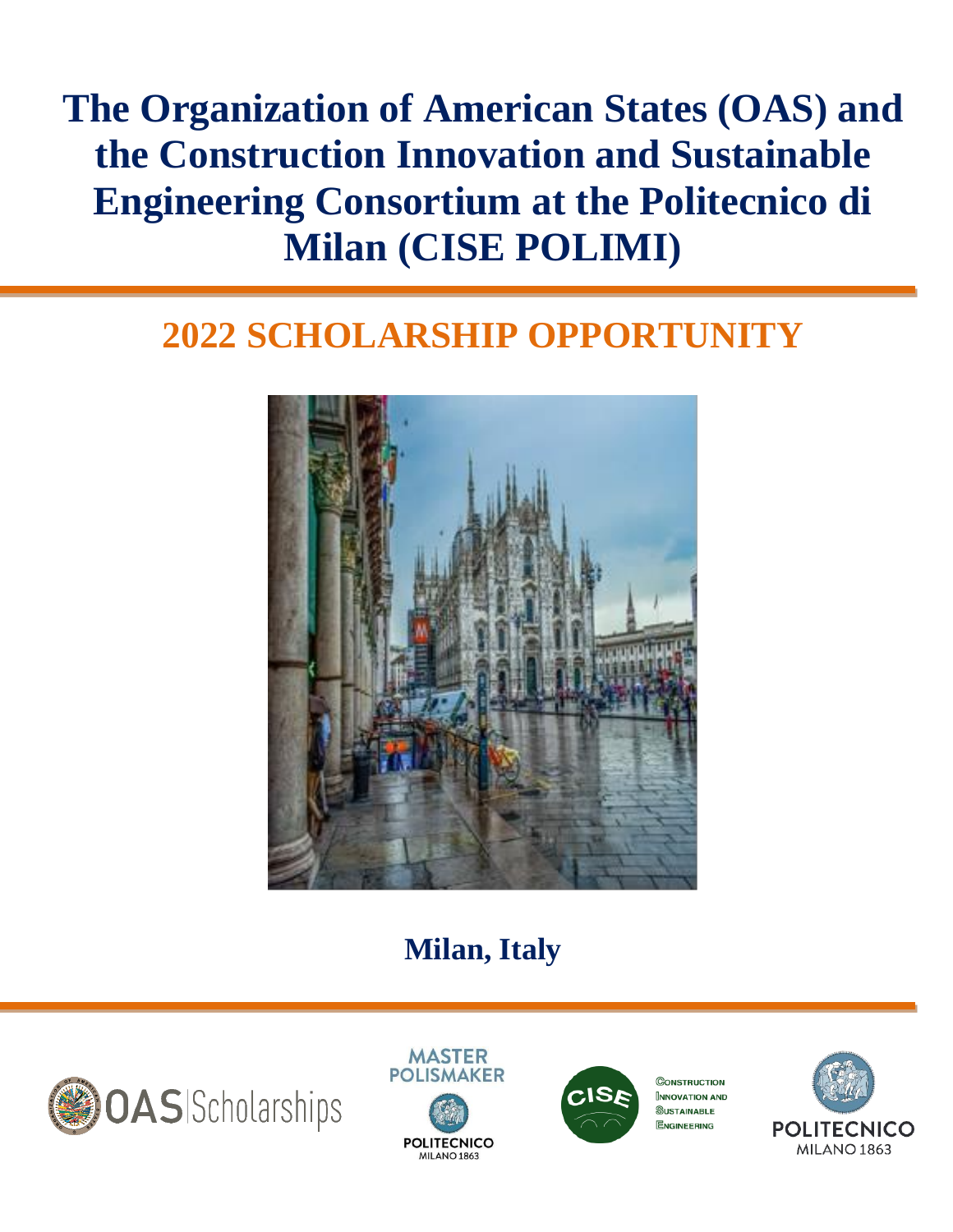## **ABOUT THE PARTNER INSTITUTIONS**

The OAS General Secretariat (GS/OAS) is the central and permanent organ of the [Organization of American States](http://www.oas.org/en/) (OAS).

- ➢ Through its Department of Human Development, Education and Employment (DHDEE), GS/OAS supports [OAS member States](http://www.oas.org/en/member_states/default.asp) in creating policies and executing programs that promote human capacity development at all educational levels.
- $\triangleright$  By enabling formative opportunities to citizens, DHDEE strengthens democratic values and security under the framework of regional integration.
- ➢ DHDEE does this: (i) by supporting the efforts of OAS member states to improve the quality of and equity in education; and (ii) by assisting the citizens of the Americas in realizing their full potential by giving them access to knowledge and skills through training that improves the standard of living for individuals, families and communities in the region.

The [Construction Innovation and Sustainable Engineering Consortium at the Politecnico di Milan](http://www.cise.polimi.it/) (CISE POLIMI)

- ➢ Politecnico Milano is a scientific-technological university which trains engineers, architects and industrial designers.
- ➢ The University has always focused on the quality and innovation of its teaching and research, developing a fruitful relationship with business and productive world by means of experimental research and technological transfer.
- $\triangleright$  The alliance with the industrial world, in many cases favored by Fondazione Politecnico and by consortiums to which Politecnico belong, allows the university to follow the vocation of the territories in which it operates and to be a stimulus for their development.
- ➢ Politecnico takes part in several research, sites and training projects collaborating with the most qualified European universities.
- ➢ Politecnico's contribution is increasingly being extended to other countries: from North America to Southeast Asia to Eastern Europe.
- ➢ Today the drive to internationalization sees Politecnico Milano taking part into the European and world network of leading technical universities and it offers several courses beside many which are entirely taught in English.

#### **ABOUT THE PROGRAM**

- $\checkmark$  Applicants are encouraged to contact the CISE POLIMI International Enrollment Department for more information at the [Construction Innovation and Sustainable Engineering Consortium at the Politecnico di](http://www.cise.polimi.it/)  [Milan](http://www.cise.polimi.it/)
- $\checkmark$  Before applying for admission, students are encouraged to read the program description, and ensure that the study area fulfills their expectations and interests. Please visit: the [Master Polis Maker](https://www.master.polismaker.org/) website to understand admission requirements to the programs of study.
- $\checkmark$  Applicants can contact Archt. Marco Asciutti, Coordinator of the Study Program at [masterpolismaker.polimi@gmail.com](mailto:masterpolismaker.polimi@gmail.com) for more information about the university's admission process and program details.
- ✓ Applicants must first apply and be admitted to the CISE POLIMI and then apply to the OAS-CISE POLIMI Scholarship separately.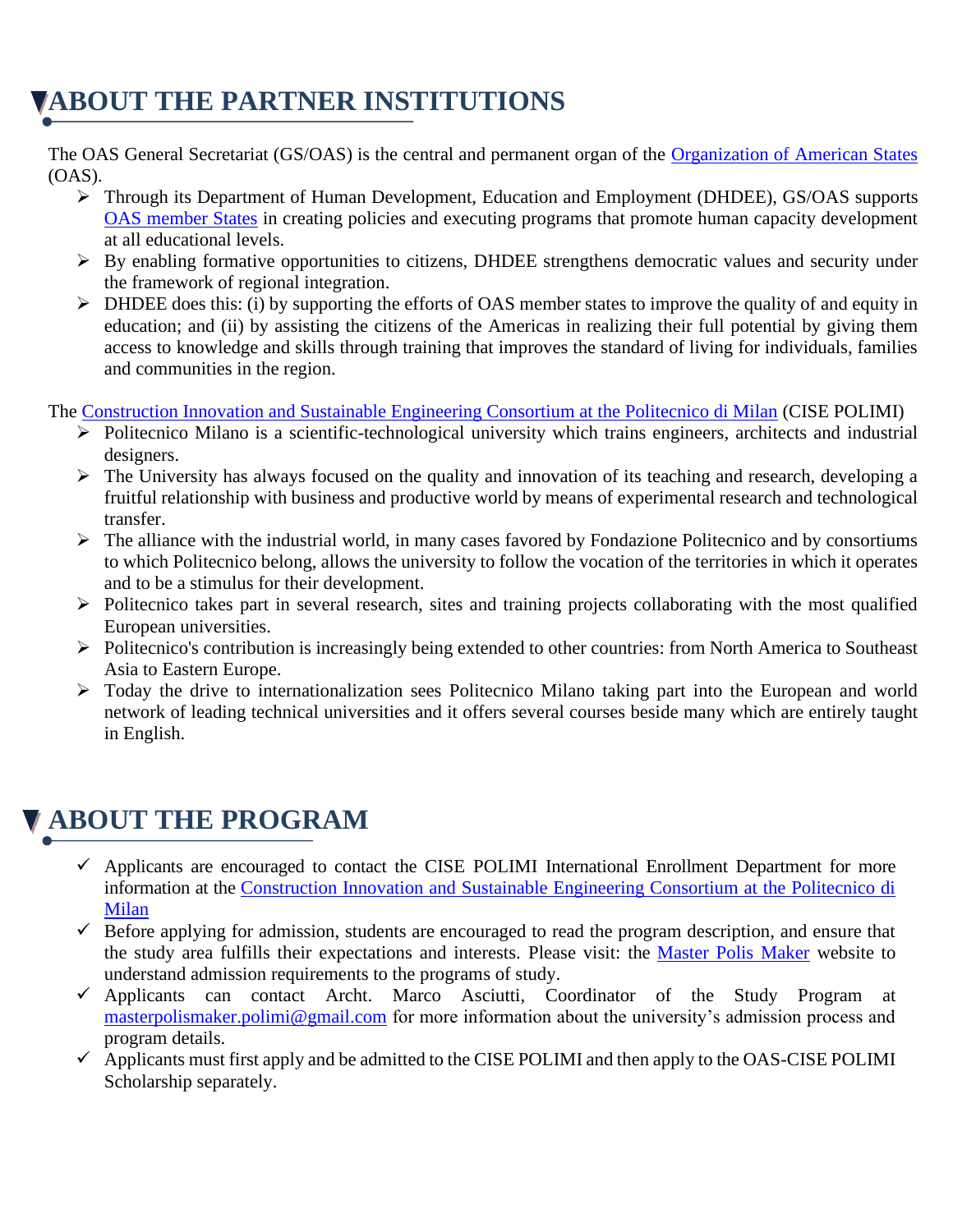#### **SCHOLARSHIP OVERVIEW**

|                   | <b>Master Polis Maker</b>                                                                                                  |                                                                                                                                |
|-------------------|----------------------------------------------------------------------------------------------------------------------------|--------------------------------------------------------------------------------------------------------------------------------|
|                   | <b>I Level Program: "PolisMaker: sustainable urban transformation</b><br>management tools for quality of life";            |                                                                                                                                |
| <b>PROGRAM:</b>   | <b>II Level Program: "PolisMaker: Value manager for the valorisation of</b><br>urban settlements and sustainability".      |                                                                                                                                |
|                   | (Applicants will be admitted to Level I or Level II according to the<br>qualifications presented)                          |                                                                                                                                |
| <b>MODALITY:</b>  | Onsite or online in Milano, Italy                                                                                          |                                                                                                                                |
| <b>LANGUAGE:</b>  | English                                                                                                                    |                                                                                                                                |
| <b>DURATION:</b>  | 1 year                                                                                                                     |                                                                                                                                |
| <b>DEADLINES:</b> | <b>Admission to the university and scholarship application: August 31, 2022</b>                                            |                                                                                                                                |
| <b>CALENDAR:</b>  | Classes begin: September 16, 2022                                                                                          |                                                                                                                                |
|                   | <b>ONSITE OPTION</b><br>The university shall reduce                                                                        | <b>ONLINE OPTION</b><br>The university shall reduce its                                                                        |
| <b>BENEFITS:</b>  | its onsite tuition fee from<br>€9,500.00 to $€5.000.00$<br>(approx. USD $5,625.00$ ) for<br><b>Scholarship Recipients.</b> | online tuition fee from $\epsilon$ 5.000.00 to<br>$\epsilon$ 3000.00 (approx. USD 3,375) for<br><b>Scholarship Recipients.</b> |

#### **ADMISSION AND SCHOLARSHIP APPLICATION PROCESS**

- $\checkmark$  In order to apply for an OAS-CISE POLIMI scholarship, it is essential to have been **admitted to the study program described above** at CISE POLIMI.
- ✓ Applicants must follow the CISE POLIMI **admission process** to the study program of their interest.
- $\checkmark$  The applicant must present [all the documentation](https://master.polismaker.org/en/admission.php) that CISE POLIMI requires. Once the student is admitted to the program of their choice, **CISE POLIMI will issue the student an acceptance letter.**
- $\checkmark$  Applicants must take into account that it is necessary to **make the payment of the admission fee** required by CISE POLIMI, in order to be admitted to the study program. For more information on admission costs, please contact CISE POLIMI directly.
- $\checkmark$  Applicants interested in applying for the scholarship must follow the admission process directly with CISE POLIMI, stated above.
- $\checkmark$  By being admitted to the study program included in this call and receiving the acceptance letter, the applicant will automatically be considered as a candidate for the OAS- CISE POLIMI scholarship.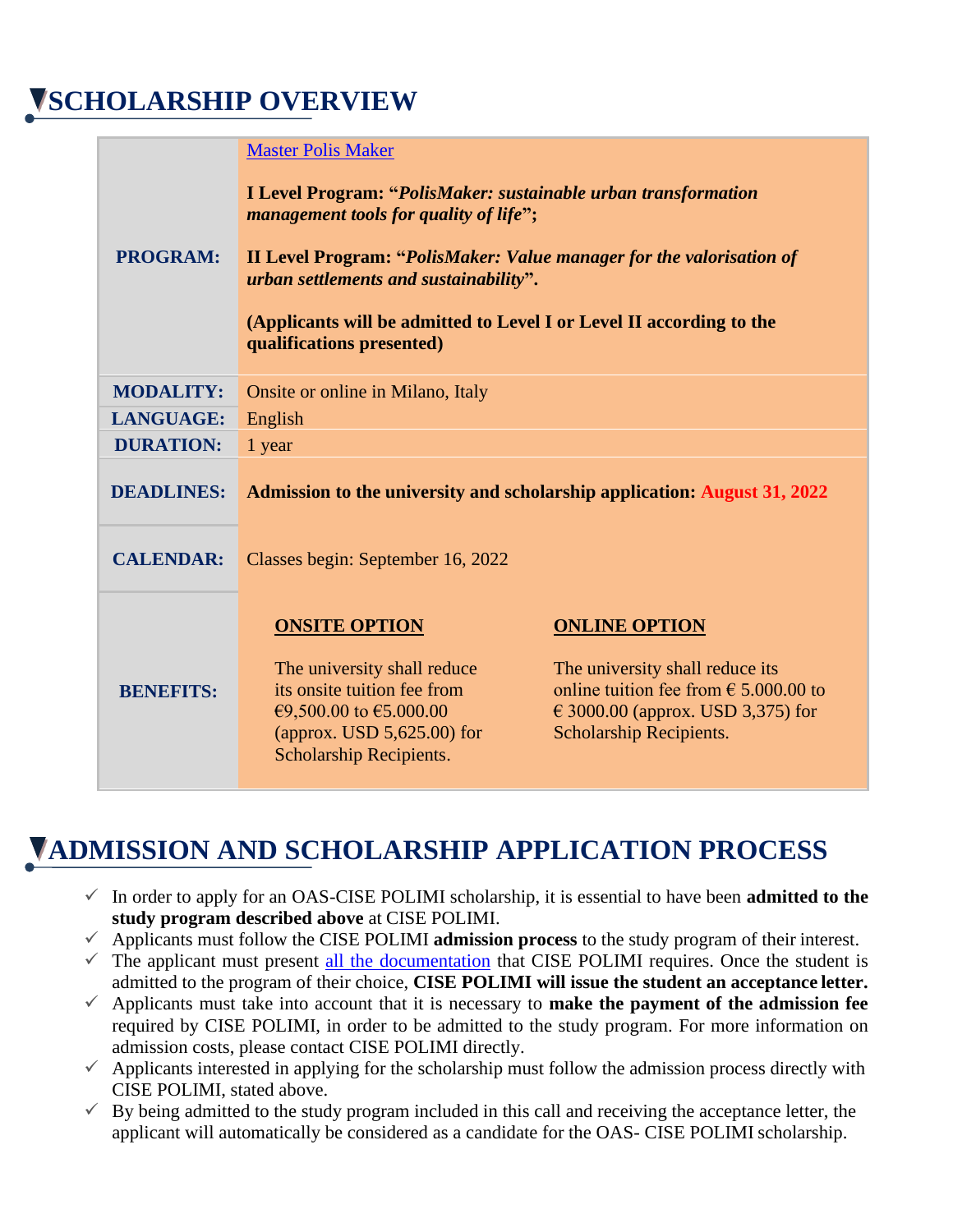#### **[CISE POLIMI REGISTRATION –](https://master.polismaker.org/en/contact.php) INFORMATION REQUEST**

Scholarship benefits are subject to the academic performance of the scholarship recipient and based on the availability of funds. In order to receive these benefits, the scholarship recipient should not be reported with an unsatisfactory academic performance due to absences or failing courses.

#### **EXPENSES NOT COVERED BY THIS SCHOLARSHIP**

Expenses not covered by the scholarship, and which are the sole and exclusive responsibility of the scholarship recipients, are:

| <b>FINANCIAL</b><br><b>RESPONSIBILITY</b><br>OF SCHOLARSHIP<br><b>RECIPIENTS</b> | <b>ONSITE PROGRAMS</b><br>$\checkmark$ Tuition and enrollment fees of $\hat{\epsilon}$<br>5.000.00 (approx. USD 5,625);<br>$\checkmark$ Cost of living expenses;<br>$\checkmark$ Health insurance;<br>$\checkmark$ Visa and immigration fees;<br>$\checkmark$ Travel; and<br>$\checkmark$ Any additional costs. | <b>ONLINE PROGRAMS</b><br>$\checkmark$ Tuition and enrollment fees of $\hat{\epsilon}$<br>3.000.00 (approx.USD3,375)<br>$\checkmark$ Any additional costs. |
|----------------------------------------------------------------------------------|-----------------------------------------------------------------------------------------------------------------------------------------------------------------------------------------------------------------------------------------------------------------------------------------------------------------|------------------------------------------------------------------------------------------------------------------------------------------------------------|
|                                                                                  |                                                                                                                                                                                                                                                                                                                 |                                                                                                                                                            |

- The tuition discount from the University shall be paid during the first semester and is based on the 2022/2023 year.
- The scholarship recipients will be responsible for payment of the remaining tuition fees and any other costs as needed to CISE POLIMI.

# **ELIGIBILITY**

To be considered for this scholarship opportunity, an applicant must:

- ➢ Provide an unconditional admission letter to the Construction Innovation and Sustainable Engineering Consortium at the Politecnico di Milano.
	- o *This scholarship opportunity is open to new applicants as well as current students at CISE POLIMI who are from an OAS member state and are not an OAS- CISE POLIMI scholarship recipient.*
- $\triangleright$  Submit a complete scholarship application with all required supporting documents
- $\triangleright$  Be a citizen and/or permanent legal resident of any [OAS member state](http://www.oas.org/en/member_states/default.asp)
	- o *Applicants from Argentina must fill out a required form through the following link; <http://www.oas.org/en/scholarships/PAEC/2018/NOTA-SOLICITUD-DGCIN-2017.doc> and send it to the [National Liaison Office](http://www.oas.org/en/scholarships/regularprogram/one.asp) (ONE) in Argentina.*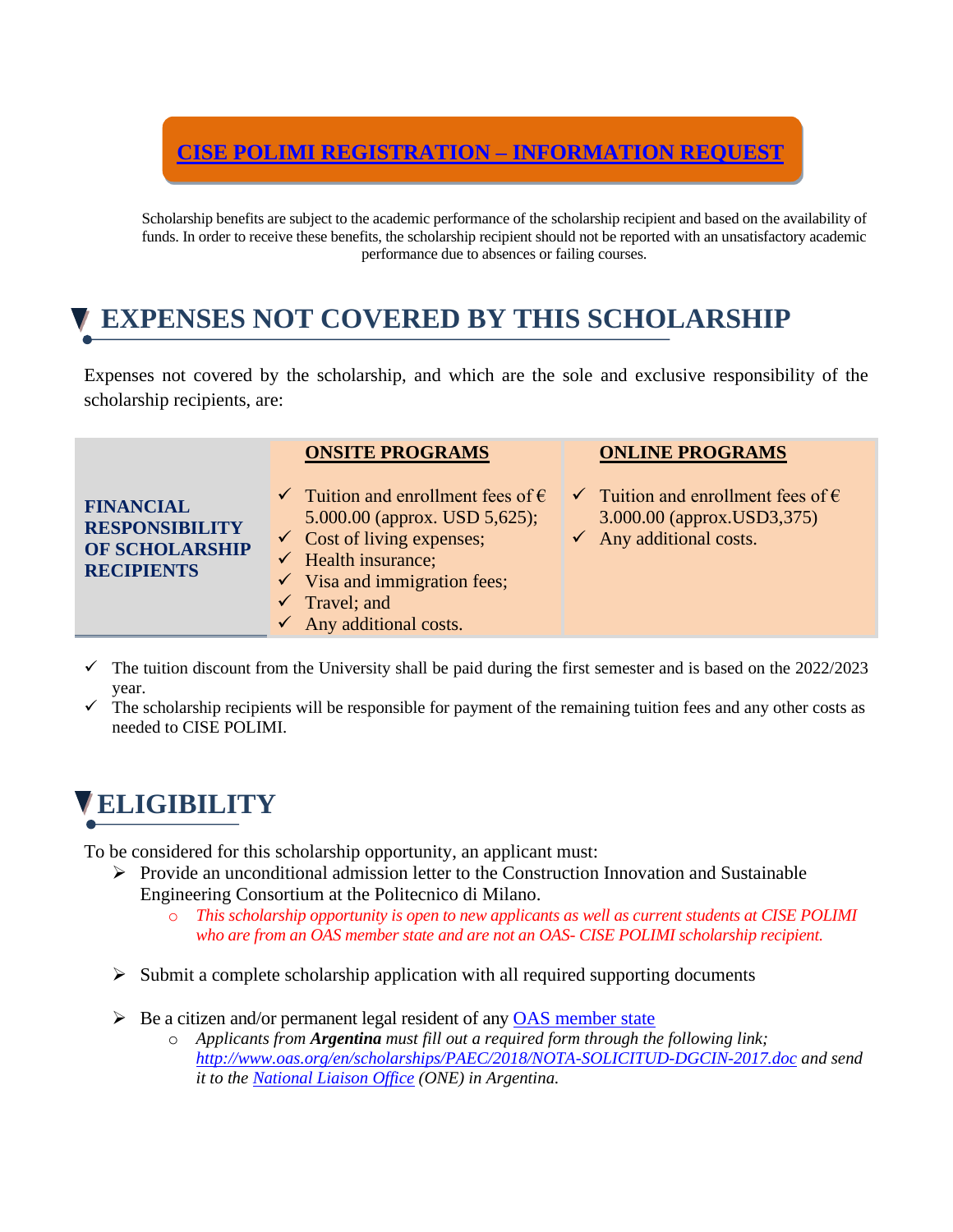The following applicants are ineligible:

- Current OAS scholarship holders
- GS/OAS staff and their immediate relatives or GS/OAS consultants
- $\otimes$  OAS Permanent officials and their immediate relatives.

#### **SCHOLARSHIP SELECTION CRITERIA:**

- $\checkmark$  The merits and overall credentials of the candidate, including his/her academic and professional background;
- $\checkmark$  Geographical distribution of the applicants, taking into account the greater needs of the smaller and relatively less developed economies;
- $\checkmark$  Applicants whose essays portray the highest potential for impact upon return to their countries of origin; and
- $\checkmark$  Gender diversity.

#### **SCHOLARSHIP SELECTION PROCESS:**

Selection CISE POLIMI and the OAS will select the scholarship awardees, based on the *criteria* **Committee** listed above. The names of the scholarship awardees will be published in September 2022 at [www.oas.org/scholarships.](http://www.oas.org/scholarships)

**Notification of**  The OAS will contact selected candidates by email with the scholarship offer and **selected**  instructions for the scholarship acceptance. **Applicants who are not selected will not candidates be contacted.**